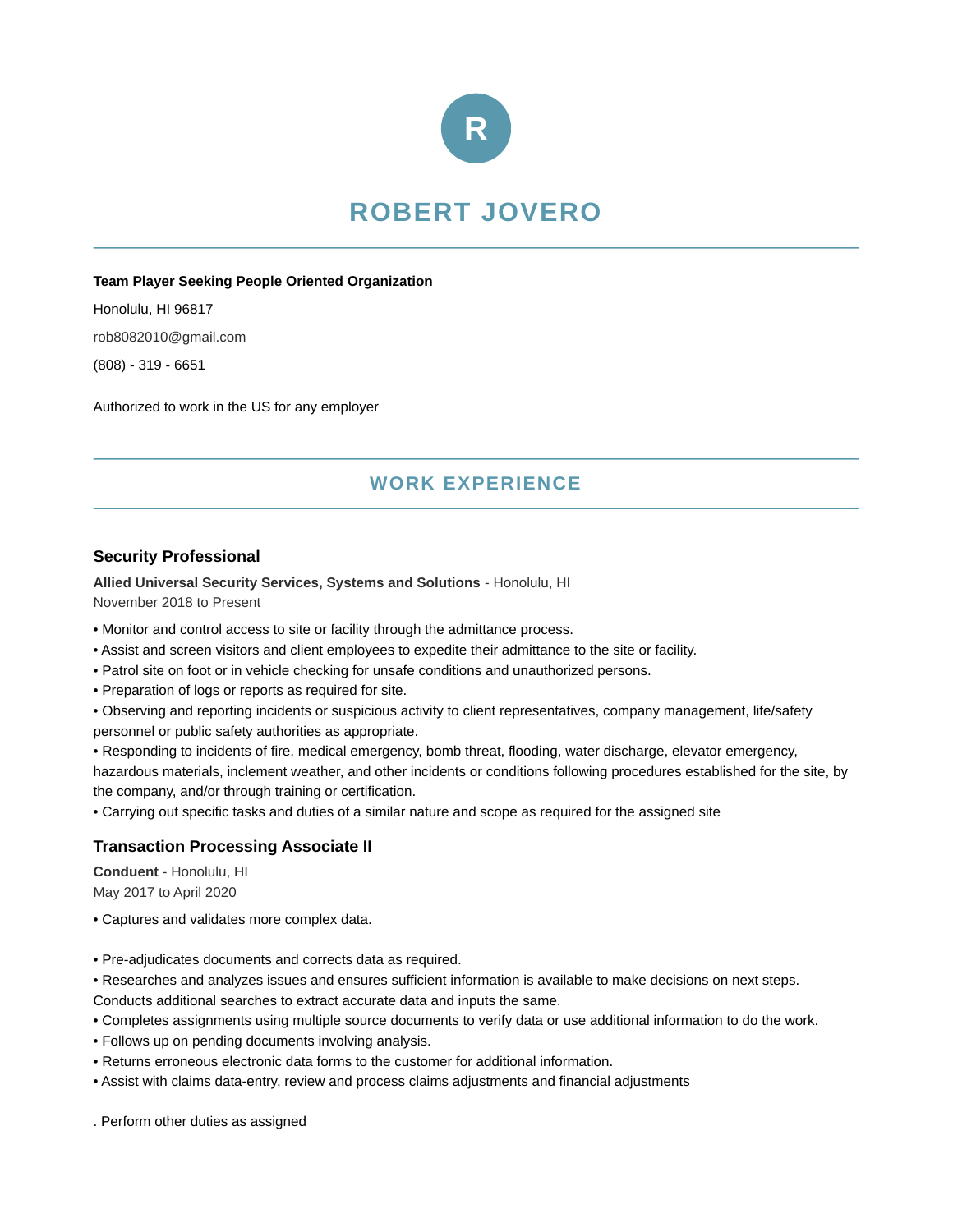### **Security Officer**

**Securitas Security Services, Inc** - Honolulu, HI January 2006 to November 2018

• Monitor and control access to site or facility through the admittance process.

- Assist and screen visitors and client employees to expedite their admittance to the site or facility.
- Patrol site on foot or in vehicle checking for unsafe conditions and unauthorized persons.
- Preparation of logs or reports as required for site.

• Observing and reporting incidents or suspicious activity to client representatives, company management, life/safety personnel or public safety authorities as appropriate.

• Responding to incidents of fire, medical emergency, bomb threat, flooding, water discharge, elevator emergency, hazardous materials, inclement weather, and other incidents or conditions following procedures established for the site, by the company, and/or through training or certification.

• Carrying out specific tasks and duties of a similar nature and scope as required for the assigned site

#### **Print/Production Associate**

**ADP** - Honolulu, HI August 2014 to May 2017

- Send and print company payrolls using Print Tracking System to printers.
- Assure print quality and check for any discrepancies.
- Prep payroll packages for courier pick up via UPS,
- FedEx, local couriers.
- Maintain supply and spare parts inventory, and basic printer maintenance.
- Communicate with upper level leads and management for problem solving and solutions.

#### **Office Helper**

**ECA, LLP** - Honolulu, HI February 2014 to April 2014

- General office filing and creation of client folders
- Perform errands to post office and various client locations
- Filing of tax forms and receipts.

#### **Landscaper/Grounds Keeper**

**Certfiied Management** - Honolulu, HI May 1999 to January 2006

- Maintenance of lawns and surrounding vegetation, building pool maintenance, beautification projects,
- minor sprinkler system repair work, assist with building tenant and management as needed.

# **EDUCATION**

### **Bachelor of Science in Health Administration/Management**

**University of Phoenix** - Phoenix, AZ May 2011 to June 2013

#### **Associate of Arts in Health Care Administration/Pharmacy**

**University of Phoenix** - Phoenix, AZ May 2009 to April 2011